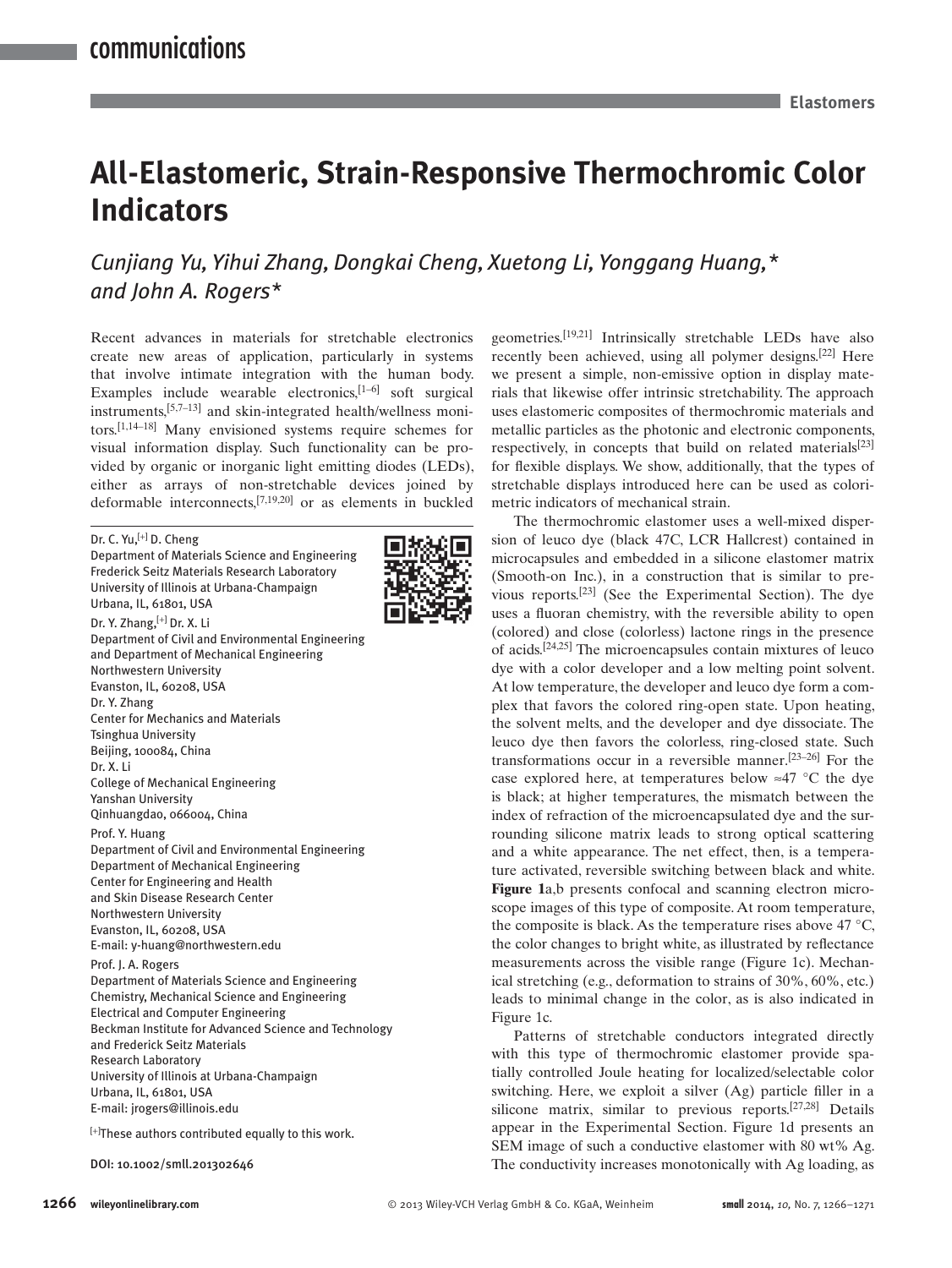

 Figure 1. Characterization of materials for stretchable displays/indicators and colorimetric strain sensors. (a) Confocal microscope image of a thermochromic elastomer composites. The encapsulated leuco dye appear white. (b) SEM image of the thermochromic elastomer. (c) Optical reflectance from a 100 μm thick sheet of thermochromic elastomer, measured at low (22 °C, inactivated) and high (54 °C, activated) temperature and at different levels of stretching (0%, 30%, 60%). (d) SEM image of a conductive elastomer. (e) Electrical conductivity of conductive elastomers with different mixing ratios of Ag filler. The blue dots correspond to the conductivities at different weight ratios, and the blue fitting curve reveals the trend of monotonically increase. The black dots correspond to the conductivities at different volume ratios, and the black fitting curve shows power-law percolation relation of such elastomer. (f) Resistance as a function of applied strain ( $\varepsilon_{\rm a\rm \scriptscriptstyle DD}$ ) for a conductive elastomer wire.

shown by the blue curve in Figure 1e. The functional dependence shows a power-law relationship, consistent with percolation theory<sup>[29]</sup>:  $\sigma = \sigma_{\text{silver}} (\phi - \phi_c)^t$ , as seen by the black curve in Figure 1e, where  $\phi_C$  is the critical volume fraction, i.e. the percolation threshold, and *t* is the exponent related to the formation of continuous clusters through the composite above the critical volume fraction. Other conductive stretchable composites, such as those that use fillers of carbon black,  $\left[30,31\right]$  carbon nanotubes (CNTs),  $\left[16,30,32\right]$  etc., can also be considered. Elastomers with conductivity in the range of  $\approx 10^4 - 10^5$  S/m are well matched to the requirements of the application considered here.

 Replica molding techniques enable such conductive elastomers to be patterned into geometries with feature sizes from the micron to centimeter range. Here, composite pastes of Ag and uncured PDMS fill into trenches defined by patterns of photoresist, similar to processes described previously. [30,33,34] Measurements of electrical resistance of a patterned conductive trace (30 mm  $\times$  150 µm  $\times$  50 µm) embedded in an insulating elastomer under uniaxial stretching appear in Figure 1f. The results indicate that the resistance increases gradually (30%) up to elongations of ≈40%, and then much more rapidly for additional stretching. These behaviors, which result from a combination of compressive forces associated with the Poisson effect and increases in separation between Ag particles,<sup>[35]</sup> provide a range of responses that are useful in both stretchable information display and visual strain indicators, as described next. Improved stretching characteristics can be obtained using different formulations and materials, as described elsewhere. [35–38]

Figure 2a illustrates the procedures for fabricating a complete system on a thin polyimide film (Kapton NH, DuPont,  $75 \mu m$ ), as a temporary support for the processing. Casting a layer of the conductive elastomer prepolymer into trenches defined in a thick layer of photoresist, followed by thermal curing defines the heater elements and interconnects. Spin casting and curing a uniform layer  $(100 \mu m)$  of thermochromic elastomer prepolymer completes the fabrication. Peeling the entire system away from the photoresist and polyimide substrate, as shown in Supporting Information Figure S1 (right), yields an isolated elastomer sheet, capable of electrically programmable color change. A ribbon cable and printed circuit board (PCB) serve as interfaces for measurement and testing, as shown in Figure S1.

 Various display geometries and indicator layouts can be realized in this simple scheme. A  $3 \times 3$  array of heaters connected in series provides an example. Control of the widths and configurations of the conductive traces defines the spatial distribution of Joule heating. For the case of Figure 2b, the regions of traces designed to provide heating have widths of 150 μm; others regions have widths of 500 μm. Switchback structures (7 repeats, with 500 μm spacing to cover an area of 4.1 mm  $\times$  4.5 mm) define heating areas, corresponding to individual pixel elements. The resistance of each heater is  $\approx$ 84 Ω. The device can accommodate a full range of deformation, including non-uniform stretching and twisting, as illustrated in Figure 2c, consistent with its elastomeric character. Applying a bias of 4 V across two of the pixels (top left and top right) selectively changes their color from black to white within  $\approx 1$  s, as illustrated in Figure 2d. The corresponding power consumption is ≈55 mW.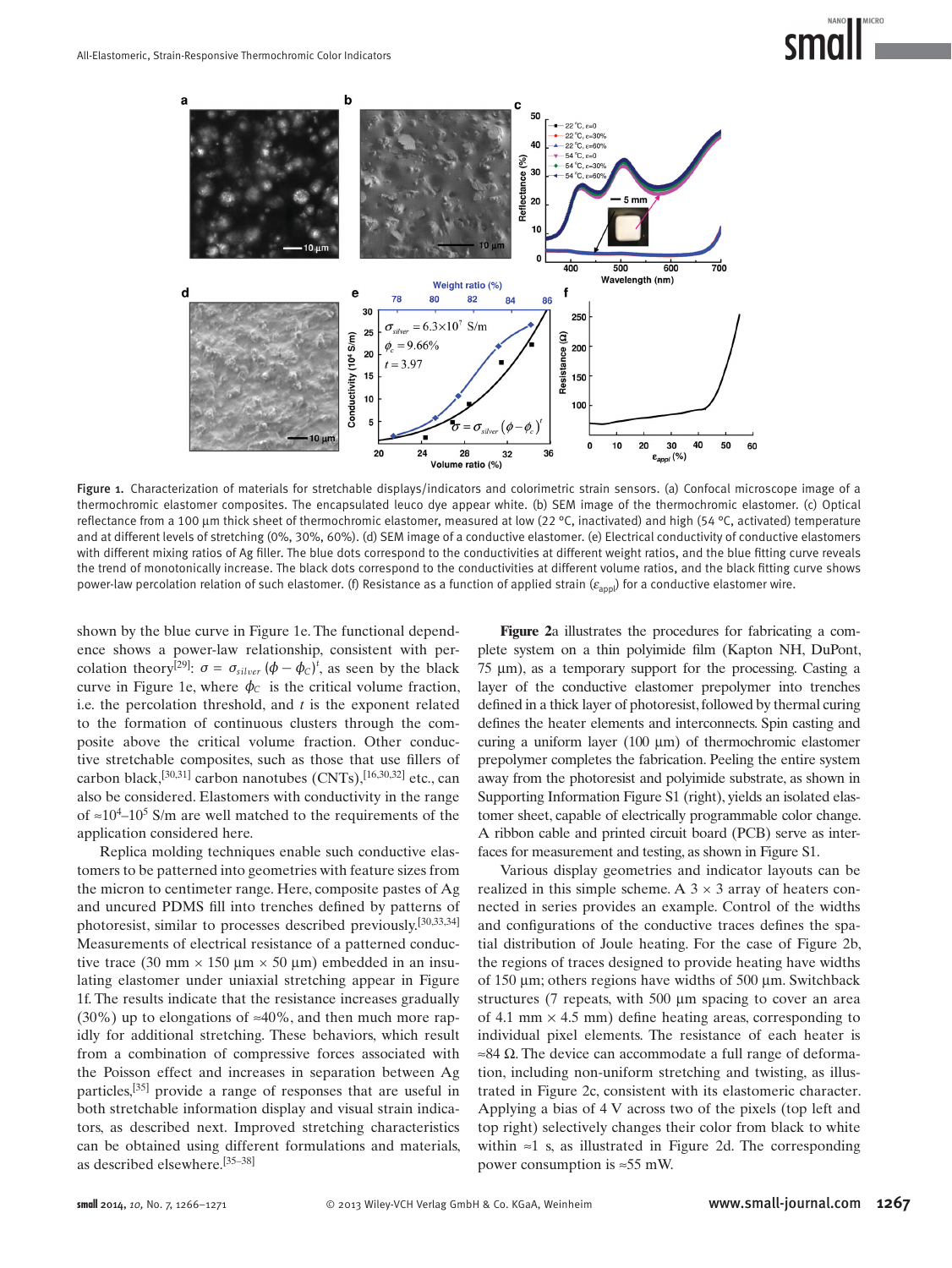

 Figure 2. (a) Schematic major steps for fabricating the all-elastomer thermochromic indicator. (b) Optical image of an elastomeric display/indicator that includes a  $3 \times 3$  array of heaters defined by switchbacks in the conductive traces. (c) Optical image of the device under non-uniform stretching. (d) An elastomeric display/indicator, viewed from the front during activation of the top corner pixels. (e) Geometry for finite element model of the device. (f) Full 3D FEA and (g) analytical results of the temperature distribution of the device during operation as in (d).

 Finite element analysis (FEA) (see the Supporting Information for details) establishes aspects of heat flow that determine the power efficiency and response time, as well as considerations in materials and device layouts that define these characteristics. Figure 2e presents a schematic illustration of the three-dimensional (3D) computational model. Figure 2f shows the temperature at the top surface of the substrate for the case of 55 mW applied to each of the two pixels at the top right and top left. Analytical models (See SI for details) of heat conduction reveal the mechanisms of heat confinement and provide guidelines to enable effective control of individual pixels. Figure 2g shows the temperature distribution defined by analytical solution (Equation (S6)), consistent with full 3D FEA results, that indicate effective heat confinement at the pixel location. The analytic model predicts that a minimum power for color switching of ≈48 mW, which agrees reasonably well with FEA result ( $\approx 50$  mW) and experiment (≈55 mW). The solution (Equation (S6) in the Supporting Information) also reveals that the temperature distribution becomes more localized with an increase of the combined parameter,  $h A / (k_{substrate} H_{substrate})$ , as shown in Figure S2b, where  $k_{substrate}$  and  $H_{substrate}$  are the thermal conductivity and thickness of substrate, *A* is the area of heat source, and *h* is the heat transfer coefficient for natural convection with air. In other words, heat confinement can be improved by decreasing the thermal conductivity or thickness of the thermochromic elastomer, or by increasing the convection coefficient.

 Another important performance parameter is the response time, which can be estimated by  $L_{characteristic}^2/(\alpha_{\text{substrate}})$ ,<sup>[39]</sup> where  $\alpha_{\text{substrate}}$  is the thermal diffusivity of the substrate and  $L_{\text{characteristic}} = (w_{\text{conducting\_wire}} + s_{\text{conducting\_wire}})/2$  is the characteristic size of the switchback structure, and *w*<sub>conducting wire</sub> and *s*conducting wire represent the width and spacing of the conducting wire, respectively. For the experimental design parameters, the response time is calculated to be  $\approx 1.03$  s for the  $3 \times 3$  array of heaters, which is comparable to experimental observation and is satisfactory for many envisioned applications. The time can be reduced by modifying the layout, such as the width of the heaters and space between them.

**Figure** 3a shows that the elastomer indicator with  $3 \times 3$  pixel array in an undeformed state (top), and unixially stretched to strains of 20% (middle) and 40% (bottom). 3D FEA (see SI for details) that includes the detailed geometry of the system captures the mechanics. The computed deformation at 40% strain (Figure 3b), for example, agrees well with experimental images (Figure 3a). Since the modulus of the conductive traces is similar to that of the substrate, the strain transfers almost entirely, as shown in Figure S3. For 40% stretching, the maximum principal strain of the conducting polymer is  $\approx 33\%$ , which is far below the regime of strain ( $\approx 60\%$ ) that induces significant increases in resistivity. This result is consistent with the experimental observations in Figure 3a. The strain distribution (Figure 3c) in the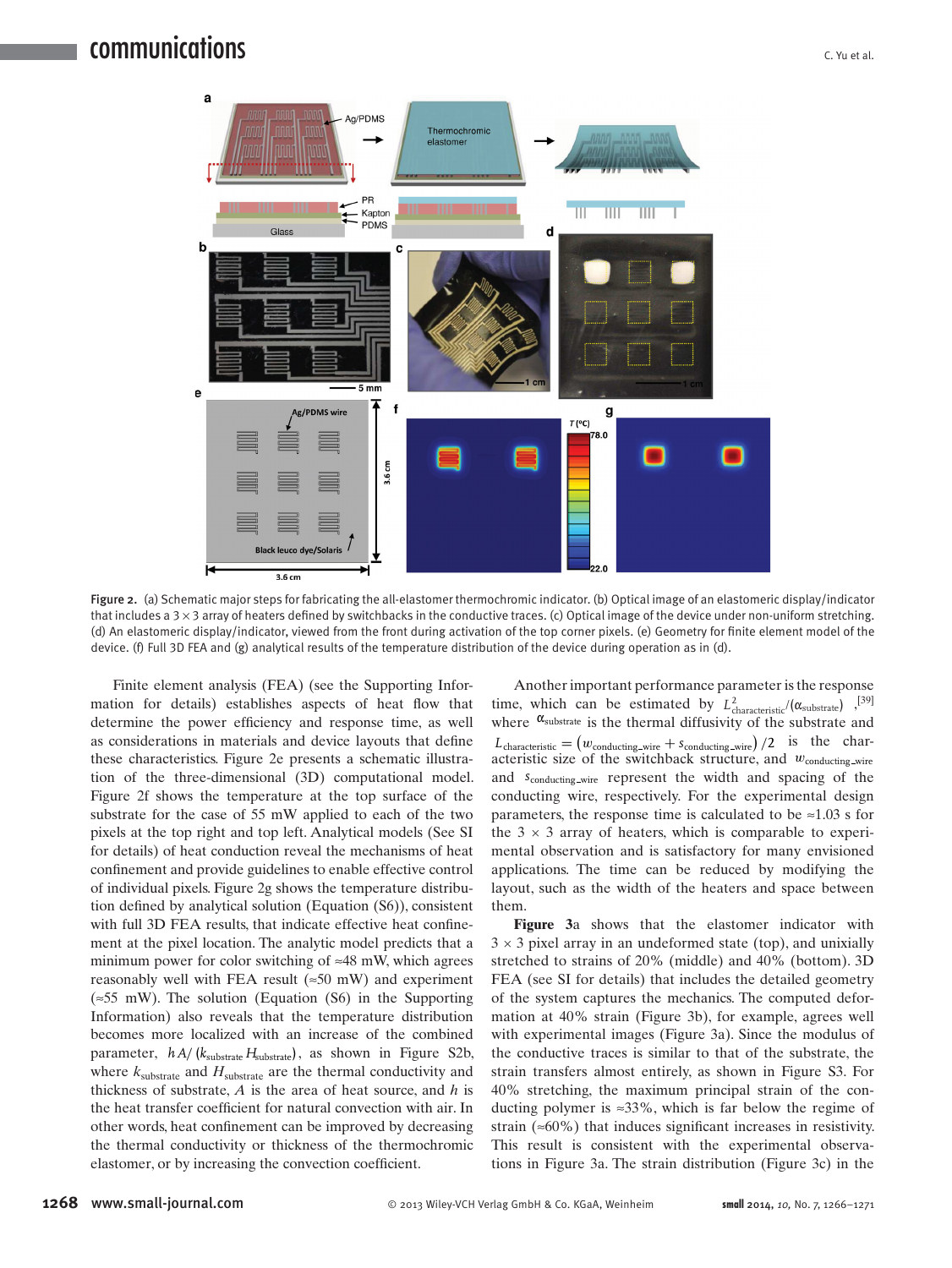



 Figure 3. (a) Elastomeric display/indicator under different levels of stretching: unstretched (top), 20% (middle), and 40% (bottom). (b) Computed deformation and distribution of maximum principal strain under 40% stretching along horizontal direction. (c) Distribution of maximum principal strain in the conductive wire at the center pixel.

conducting wire is spatially uniform along the horizontally aligned segments.

By properly configuring the device layout and materials formulations, it is possible to exploit changes in the resistance of the conductive elastomer (Figure 1f) with strain to allow use as a visual indicator of strain. A device that demonstrates this possibility uses a zigzag shaped conductive trace in a sparse configuration, as in Figure S4. The overall resistance is 120  $\Omega$ . The left panel of **Figure** 4a shows an image of the indicator upon application of 3.5 V. As the the elastomer is stretched by 20% and then 50%, the pattern of the color changes, as demonstrated in the middle and right image of Figure 4a. In particular, the zigzag white line (left image of Figure 4a) transforms into a collection of isolated white segments along the horizontal direction (middle and right image of Figure 4a). Such changes arise from strain induced increases in resistance, and therefore extent of local heating. 3D FEA, as shown in Figure 4b, reveals the effects. For 50% stretching, the longitudinal strain in the horizontal conductive wires is  $\approx 43\%$ (shown in Table S1 and Figure S5), while

that in the vertical wires is −17%, i.e. compression. This result is consistent with invariant volume during deformation, i.e., 43% elongation in the longitudinal direction induces 16.4% compression in the other two directions. The series connection of the horizontal and vertical wire segments ensures that the current is uniform throughout. The local heating power, therefore, is directly proportional to the local resistance: Joule heating increases along the horizontal wires, and diminishes along at the vertical wires, with increased tensile stretching. For regions adjacent to the vertical wires, where the original color is white, the color changes to black as the temperature is reduced below the threshold  $(\approx 47 \degree C)$ . This capability suggests opportunities in colorimetric strain mapping, or strain induced color switching, in ways that might offer useful diagnostic function not easily obtained using other approaches.

 In summary, thermochromic elastomers can be combined with conductive elastomers and elastomer substrates/ encapsulants to yield a fully stretchable display and visual strain indicator. Experimental and theoretical investigations illustrate the key materials and mechanics aspects. This type of system could be integrated with other functional

materials, to provide bioelectrical sensing and measurement capabilities, with potential for broad utility in biointegrated



 Figure 4. (a) Color transformation associated with heating by a zigzag wire, under different levels of stretching: unstretched (left), 20% (middle), and 50% (right). (b) Deformation and distribution of maximum principal strain corresponding to (a).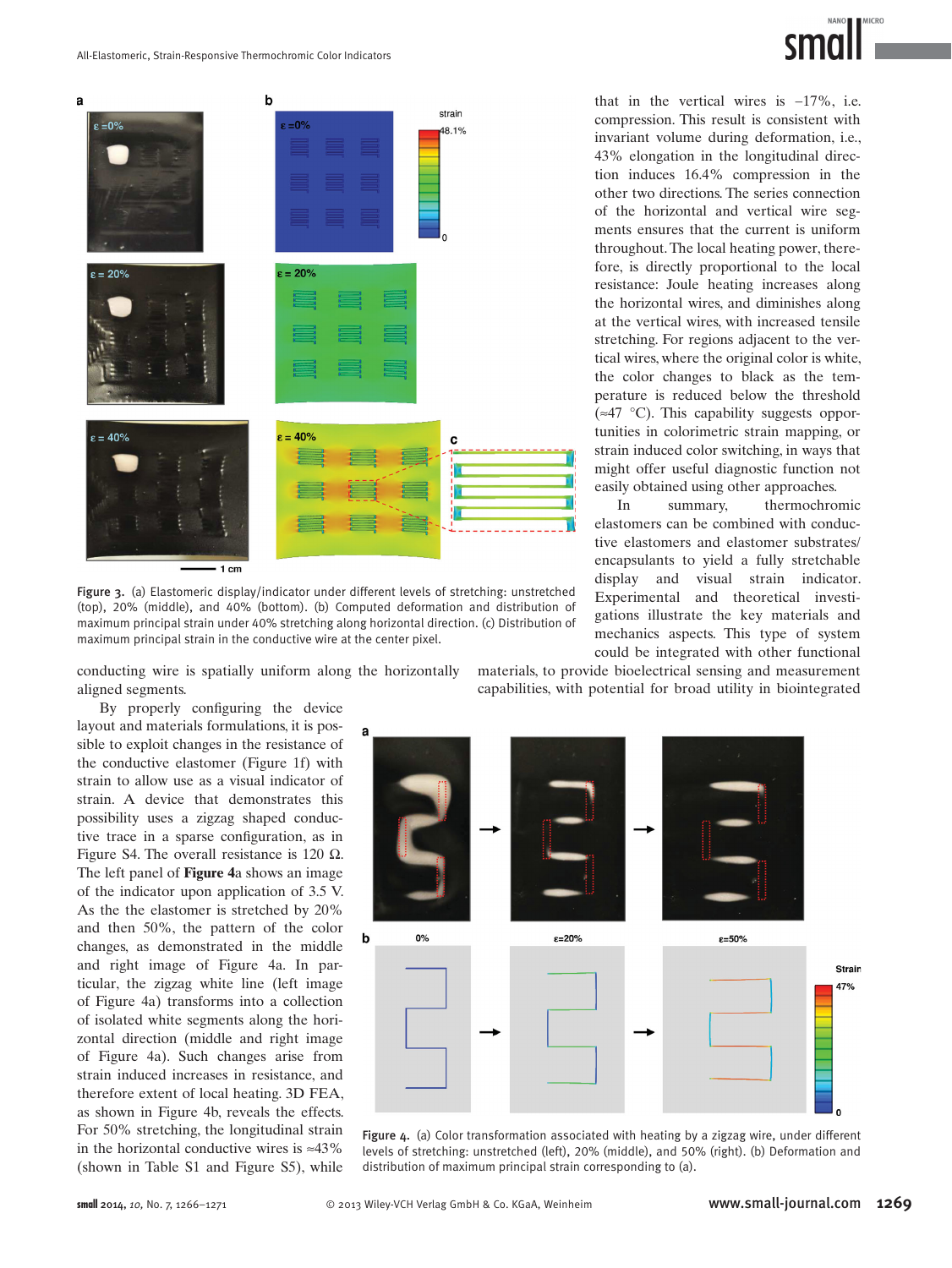## communications

systems, where the elastomeric mechanics can be critically important.

## **Experimental Section**

*Preparing the Thermochromic Elastomer*: The thermochromic elastomer uses mixtures of leuco dye (black, activation temperature = 47 °C) with a precursor to a silicone material (Solaris, Smooth-on Inc, weight ratio of part  $A:B = 1:1$ ) at a weight ratio of 1:10. Spin-casting and thermally curing the resulting material at 110  $\degree$ C yields thin films.

*Preparing the Conductive Elastomer*: The conductive elastomer uses mixtures of Ag particles (average diameter 2–3.5 μm, Sigma Aldrich) with a precursor to poly(dimethylsiloxane) (Sylgard 184, Dow Corning Inc., weight ratio of base: curing agent  $=$  30:1) at different weight ratios, such as 4:1, 5:1, etc. A drill miller (DR260B, Black & Decker) was used for mixing. Heating at 80 °C for 2 h transforms the precursor into a solid form.

*Characterizing the Thermochromic Elastomer* : The modulus of the thermochromic elastomer was measured under uniaxial tensile loading with a dynamic mechanical analyzer (DMA) (TA Instruments, Q 800). The samples consisted of strips, 4 cm long, 5 mm wide, and 100 μm thick. The strips were tested by clamping the two ends and applying stepwise increased tensile force. A tensile modulus of 0.409 MPa was obtained from the slope of the linear part of the stress-strain curve. The results were based on the average of six individual samples.

The optical reflectance of the thermochromic elastomer at different temperatures was measured using a spectrometer (Cary 5G UV-VIS-NIR). A portable commercial thermoelectric heater/cooler (InbS1–031.021, WATRONIX, Inc.) was utilized to control the sample temperature. A thermocouple (Fluke 233, Fluke Corporation) was used to measure the temperature.

*Characterizing the Conductive Elastomer* : The modulus of the conductive elastomer was measured in the same way as the thermochromic elastomer. The tensile modulus was 0.893 MPa for conductive elastomer with 80 wt% Ag.

 The electrical resistance was characterized by measurements on long, narrow wires (3 cm long, 150  $\mu$ m wide and 50  $\mu$ m thick) with contact pads (5 mm long, 1 mm wide and 50  $\mu$ m thick) at their ends. The wires were supported by a Solaris or thermochromic elastomer substrate. The pads clamped to custom made cables (Figure S1) and a mechanical stretching apparatus. A multimeter (Fluke 233, Fluke Corporation) was used to measure the electrical resistance through an interfacing PCB.

## *Supporting Information*

 *Supporting Information is available from the Wiley Online Library or from the author.* 

### *Acknowledgements*

This work was supported by Office of Naval Research (N00014-10-*1–0989). YH acknowledges the support from NSF (DMR-1242240 and CMMI-0749028) and the support from NSFC.* 

- [1] X. Huang, W. H. Yeo, Y. H. Liu, J. A. Rogers, *Biointerphases* 2012, *7* , 52 .
- [2] M. Ying, A. P. Bonifas, N. S. Lu, Y. W. Su, R. Li, H. Y. Cheng, A. Ameen, Y. G. Huang, J. A. Rogers, *Nanotechnology* 2012, *23* , 344004 .
- [3] T. Sekitani, T. Someya, *MRS Bull.* **2012**, 37, 236.
- [4] M. Ramuz, B. C. K. Tee, J. B. H. Tok, Z. N. Bao, Adv. Mater. 2012, *24* , 3223 .
- [5] D. P. J. Cotton, I. M. Graz, S. P. Lacour, *IEEE Sens. J.* 2009, 9, 2008.
- [6] T. Vervust, G. Buyle, F. Bossuyt, J. Vanfleteren, *J. Textile Inst.* **2012** , *103* , 1127 .
- [7] D. H. Kim, N. S. Lu, R. Ghaffari, Y. S. Kim, S. P. Lee, L. Z. Xu, J. A. Wu, R. H. Kim, J. Z. Song, Z. J. Liu, J. Viventi, B. de Graff, B. Elolampi, M. Mansour, M. J. Slepian, S. Hwang, J. D. Moss, S. M. Won , Y. G. Huang , B. Litt , J. A. Rogers , *Nat. Mater.* **2011** , *10* , 316 .
- [8] D. H. Kim, J. Viventi, J. J. Amsden, J. L. Xiao, L. Vigeland, Y. S. Kim, J. A. Blanco, B. Panilaitis, E. S. Frechette, D. Contreras, D. L. Kaplan, F. G. Omenetto, Y. G. Huang, K. C. Hwang, M. R. Zakin, B. Litt, J. A. Rogers, Nat. Mater. 2010, 9, 511.
- [9] D. H. Kim, S. D. Wang, H. Keum, R. Ghaffari, Y. S. Kim, H. Tao, B. Panilaitis, M. Li, Z. Kang, F. Omenetto, Y. G. Huang, J. A. Rogers, *Small* **2012** , *8* , 3263 .
- [10] J. Viventi, D. H. Kim, J. D. Moss, Y. S. Kim, J. A. Blanco, N. Annetta, A. Hicks, J. L. Xiao, Y. G. Huang, D. J. Callans, J. A. Rogers, B. Litt, *Sci. Transl. Med.* 2010, 2, 24ra22.
- [11] O. Graudejus, B. Morrison, C. Goletiani, Z. Yu, S. Wagner, Adv. *Funct. Mater.* **2012** , *22* , 640 .
- [12] Z. Yu, O. Gaudejus, S. Lacour, S. Wagner, B. Morrison, *J. Neurotrauma* **2011** , *28* , A33 .
- [13] Z. Yu, O. Graudejus, C. Tsay, S. P. Lacour, S. Wagner, B. Morrison, *J. Neurotrauma* **2009** , *26* , 1135 .
- [14] W. H. Yeo, Y. S. Kim, J. Lee, A. Ameen, L. K. Shi, M. Li, S. D. Wang, R. Ma, S. H. Jin, Z. Kang, Y. G. Huang, J. A. Rogers, Adv. Mater. **2013** , *25* , 2773 .
- [15] D. H. Kim, N. S. Lu, R. Ma, Y. S. Kim, R. H. Kim, S. D. Wang, J. Wu, S. M. Won, H. Tao, A. Islam, K. J. Yu, T. I. Kim, R. Chowdhury, M. Ying, L. Z. Xu, M. Li, H. J. Chung, H. Keum, M. McCormick, P. Liu, Y. W. Zhang, F. G. Omenetto, Y. G. Huang, T. Coleman, J. A. Rogers , *Science* **2011** , *333* , 838 .
- [16] H. C. Jung, J. H. Moon, D. H. Baek, J. H. Lee, Y. Y. Choi, J. S. Hong, S. H. Lee , *IEEE Trans. Biomed. Eng.* **2012** , *59* , 1472 .
- [17] G. Schwartz, B. C.-K. Tee, J. Mei, A. L. Appleton, D. H. Kim, H. Wang , Z. Bao , *Nat. Comm.* **2013** , DOI: 10.1038/ncomms2832.
- [18] M. Kaltenbrunner, T. Sekitani, J. Reeder, T. Yokota, K. Kuribara, T. Tokuhara, M. Drack, R. Schwödiauer, I. Graz, S. Bauer-Gogonea, S. Bauer , T. Someya , *Nature* **2013** , *499* , 458 .
- [19] S. I. Park, Y. J. Xiong, R. H. Kim, P. Elvikis, M. Meitl, D. H. Kim, J. Wu, J. Yoon, C. J. Yu, Z. J. Liu, Y. G. Huang, K. Hwang, P. Ferreira , X. L. Li , K. Choquette , J. A. Rogers , *Science* **2009** , *325* , 977 .
- [20] T. Sekitani, H. Nakajima, H. Maeda, T. Fukushima, T. Aida, K. Hata, T. Someya , *Nat. Mater.* **2009** , *8* , 494 .
- [21] M. S. White, M. Kaltenbrunner, E. D. Głowacki, K. Gutnichenko, G. Kettlgruber, I. Graz, S. Aazou, C. Ulbricht, D. A. M. Egbe, M. C. Miron, Z. Major, M. C. Scharber, T. Sekitani, T. Someya, S. Bauer , S. Sariciftci , *Nat. Photonics* **2013** , *7* , 811 .
- [22] Z. B. Yu, X. F. Niu, Z. T. Liu, Q. B. Pei, Adv. Mater. 2011, 23, 3989.
- [23] L. Y. Liu, S. L. Peng, W. J. Wen, P. Sheng, Appl. Phy. Lett. 2007, *90* , 213508 .
- [24] T. Horiguchi, Y. Koshiba, Y. Ueda, C. Origuchi, K. Tsutsui, Thin *Solid Films* **2008** , *516* , 2591 .
- [25] Y. Hatano *Chemistry and Applications of Leuco Dyes* (ed: R. Muthyala) Plenum Press, New York, 2002.
- [26] A. C. Siegel, S. T. Phillips, B. J. Wiley, G. M. Whitesides, *Lab Chip* **2009** , *9* , 2775 .